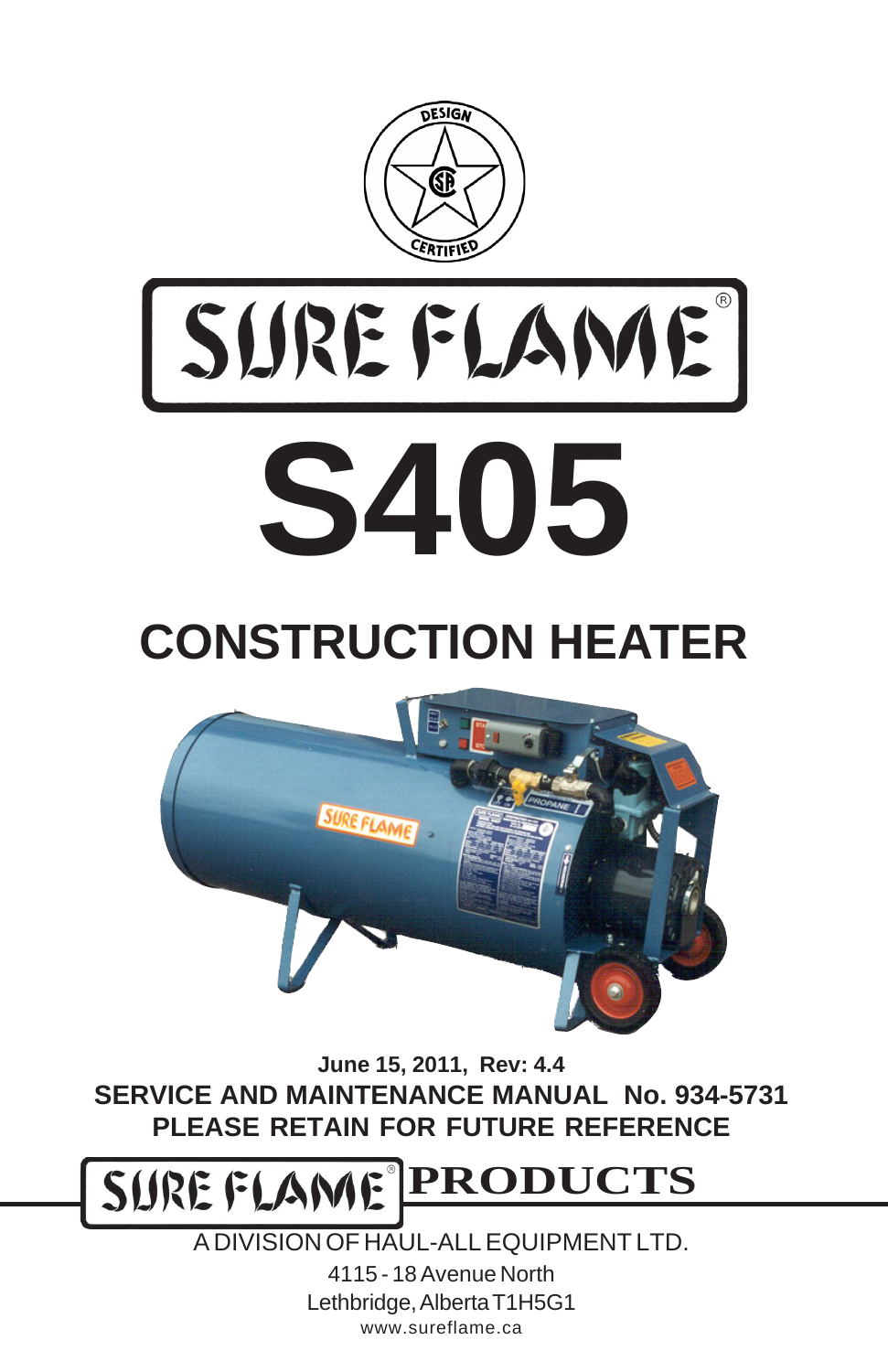# **S405 CONSTRUCTION HEATER**

# **GENERAL HAZARD WARNING**

**Failure to comply with the precautions and instructions provided with this heater, can result in death, serious bodily injury and property loss or damage from hazards of fire, explosion, burn, asphyxiation, carbon monoxide poisoning, and/or electrical shock.**

**Only persons who can understand and follow the instructions should use or service this heater.**

**If you need assistance or heater information such as an instruction manual, labels, etc. Contact the manufacturer.**



**Fire, burn, inhalation, and explosion hazard. Keep solid combustibles, such as building materials, paper or cardboard, a safe distance away from the heater as recommended by the instructions. Never use the heater in spaces which do or may contain volatile or airborne combustibles, or products such as gasoline, solvents, paint thinner, dust particles or unknown chemicals.**

# **WARNING**

#### **Not for home or recreational vehicle use**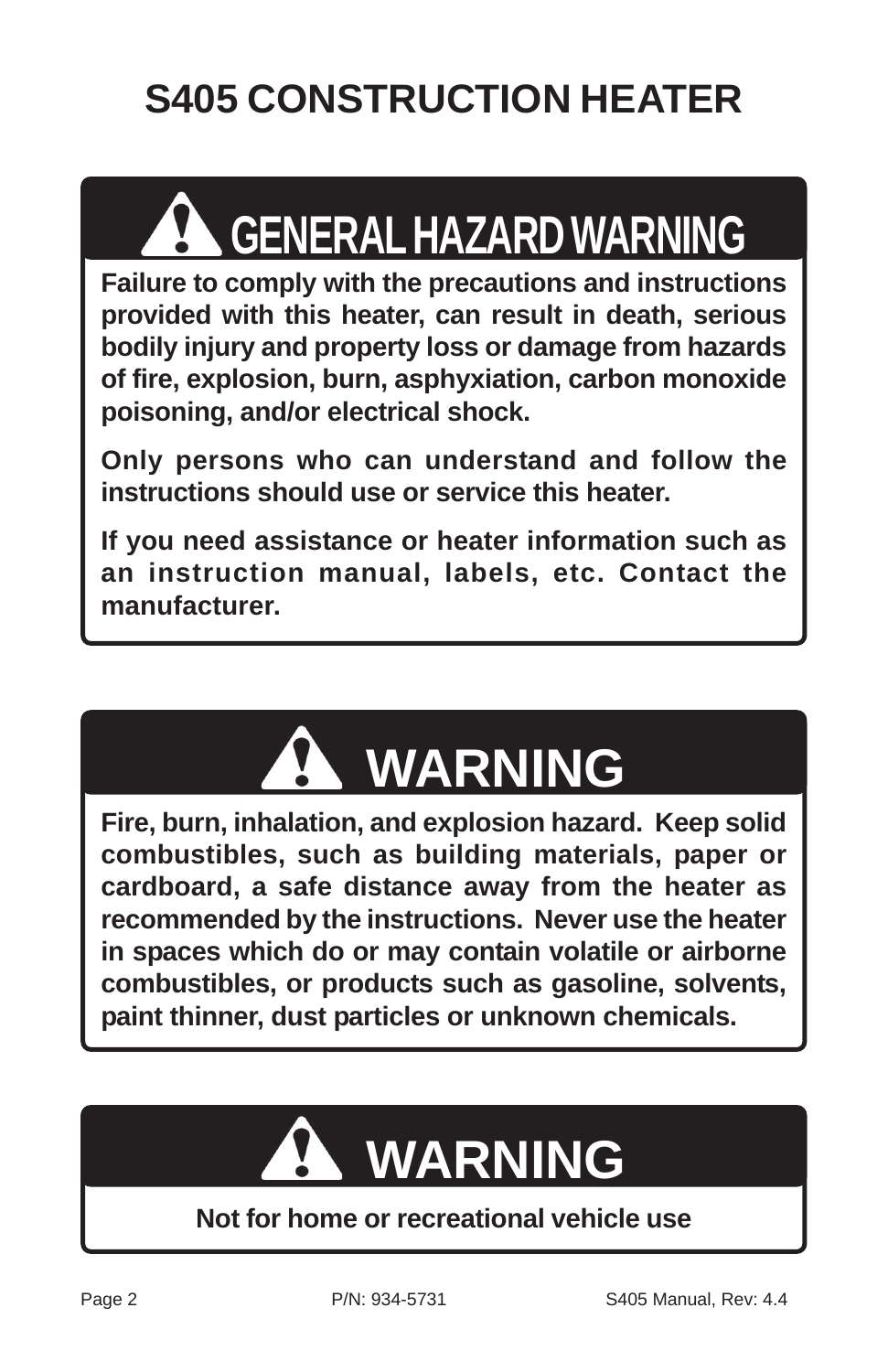# **READ THIS WARNING FIRST !**

The heater is designed and approved for use as a construction heater under ANSI Z83.7-2000 Construction Heater. The primary purpose of construction heaters is to provide temporary heating of buildings under construction, alteration, or repair and to provide temporary emergency heat. Properly used the heater provides safe economical heating. Products of combustion are vented into the area being heated.

The heater is not designed as an Unvented Gas Fired Room Heater under ANSI-Z21.11.2 and should not be used in the home.

ANSI A119.2(NFPA 501C)-1987 Recreational Vehicle Standard prohibits the installation or storage of LP-Gas containers even temporarily inside any recreational vehicle. The Standard also prohibits the use of Unvented Heaters in such vehicles.

#### **NFPA-58 1989 STANDARD FOR THE STORAGE AND HANDLING OF LIQUEFIED PETROLEUM GASES**

Use of the heater must be in accordance with this Standard and in compliance with all governing state and local codes. Storage and handling of propane gas and propane cylinders must be in accordance with NFPA 58 and all local governing codes.

We cannot anticipate every use which may be made for our heaters. CHECK WITH YOUR LOCAL FIRE SAFETY AU-THORITY IF YOU HAVE QUESTIONS ABOUT LOCAL REGU-LATIONS.

Other standards govern the use of fuel gases and heat producing products in specific applications. Your local authority can advise you about these.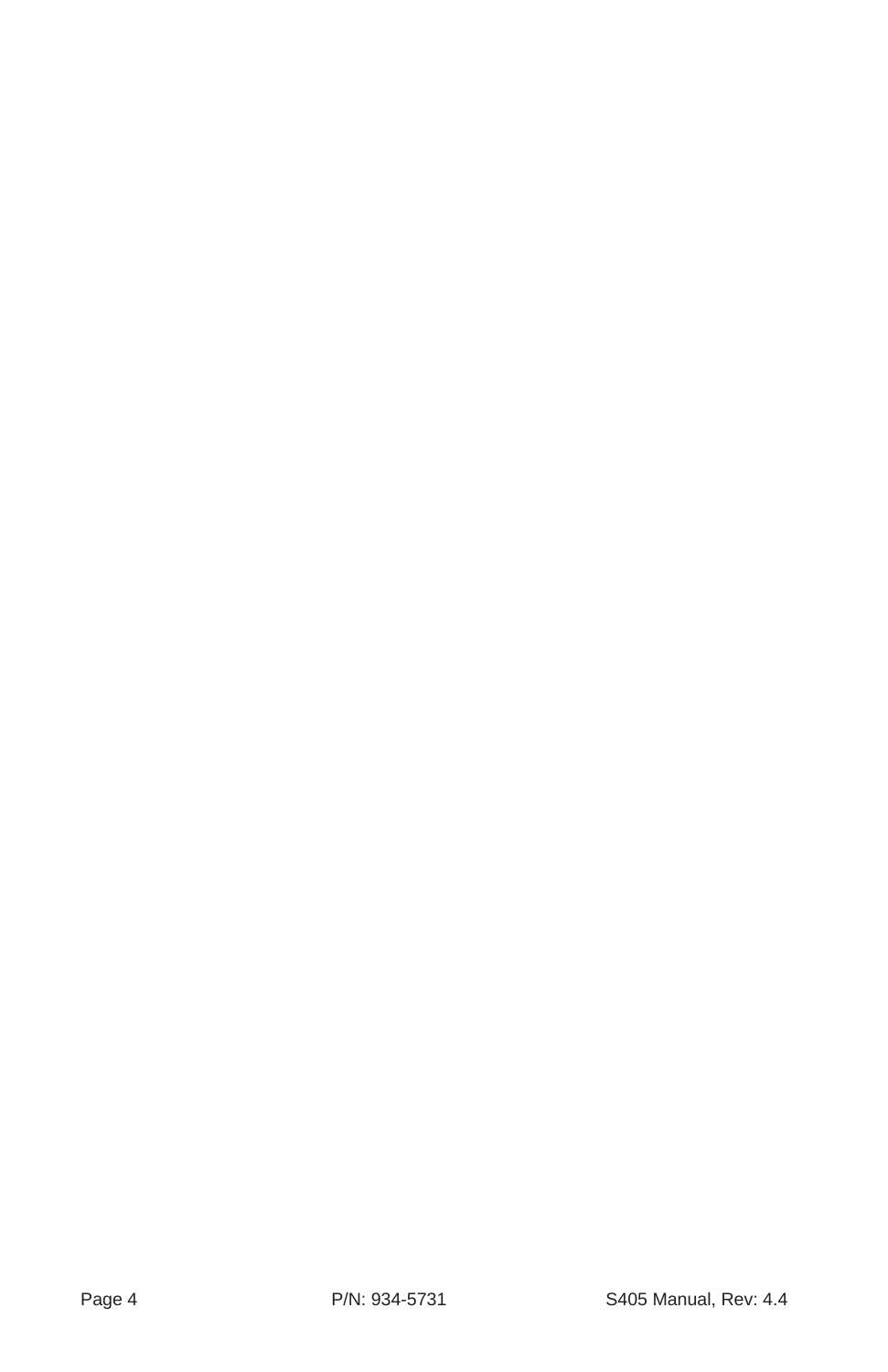## **S405 CONSTRUCTION HEATER**

# **FOR YOUR SAFETY**

**DO NOT USE THIS HEATER IN A SPACE WHERE GASOLINE OR OTHER LIQUIDS HAVING FLAMMABLE VAPOURS ARE STORED OR USED.**

#### **CONTENTS:**

| Installation Using a Propane Supply Cylinder  8  |  |
|--------------------------------------------------|--|
|                                                  |  |
|                                                  |  |
|                                                  |  |
| Common Installation and Operational Problems  12 |  |
|                                                  |  |
| Design Related Additional Safety Features  13    |  |
|                                                  |  |
|                                                  |  |
|                                                  |  |
|                                                  |  |
|                                                  |  |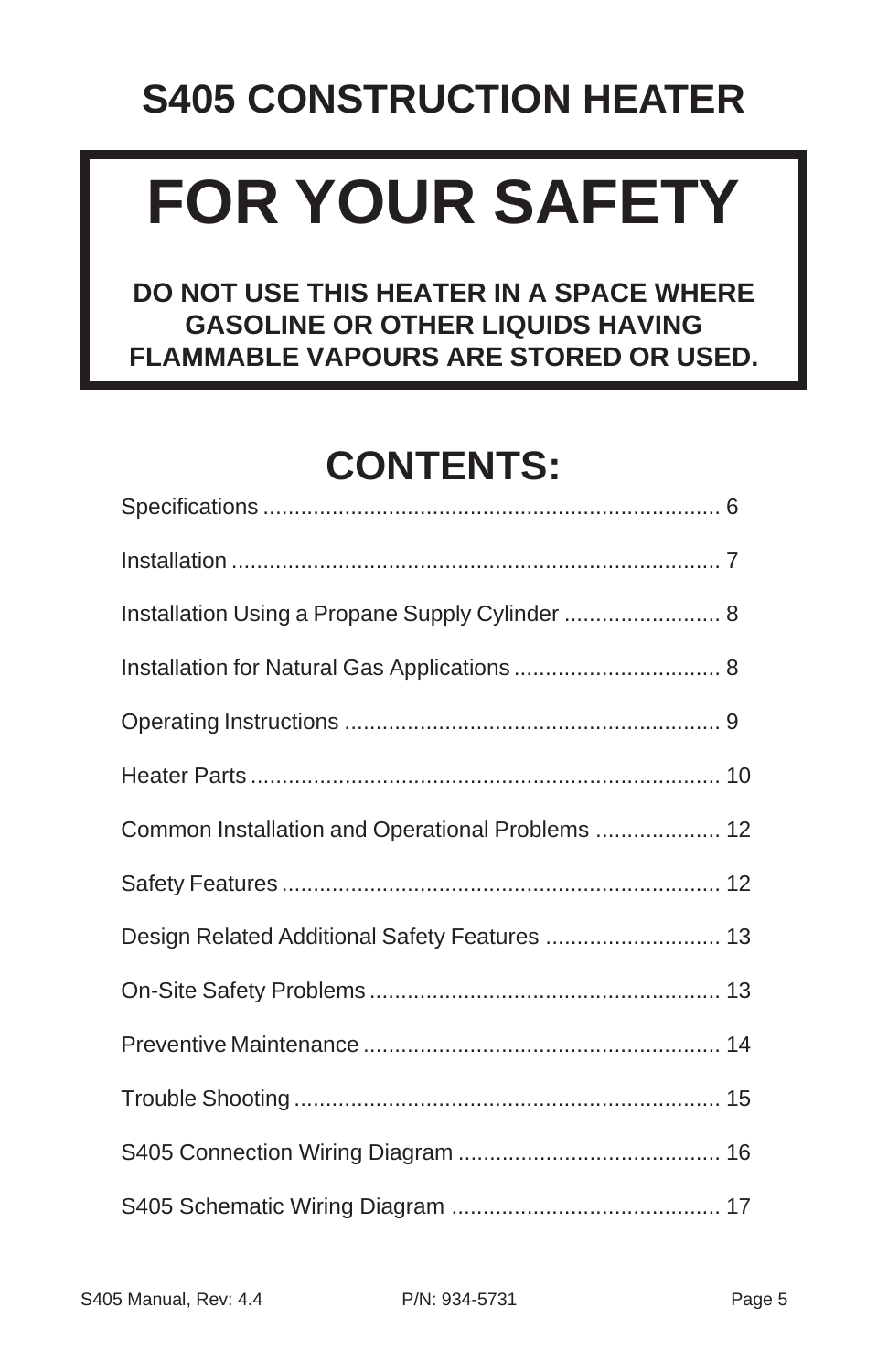## **S405 SPECIFICATIONS**

Certified to ANSI Z83.7-2000 Construction Heater

| Gases:                      | Natural or Propane                      |
|-----------------------------|-----------------------------------------|
| Capacity:                   | 400,000 Btu/h maximum                   |
| Orifice Size:               | 42 DMS (x18)                            |
| Blower:                     | 2,000 cfm                               |
| Electrical Rating:          | 115 volts, 60 Hz, 12 amps, single phase |
| Minimum Temperature Rating: | Minus 40 degrees F                      |

| Gas Supply: | Inlet Pressure |          | <b>Manifold Pressure</b> |
|-------------|----------------|----------|--------------------------|
|             | Max W.C.       | Min W.C. | W.C.                     |
| Propane     | 14 inches      | 7 inches | 1.3 inches               |
| Natural     | 14 inches      | 7 inches | 4.0 inches               |

(Minimum inlet pressure is for purpose of input adjustment)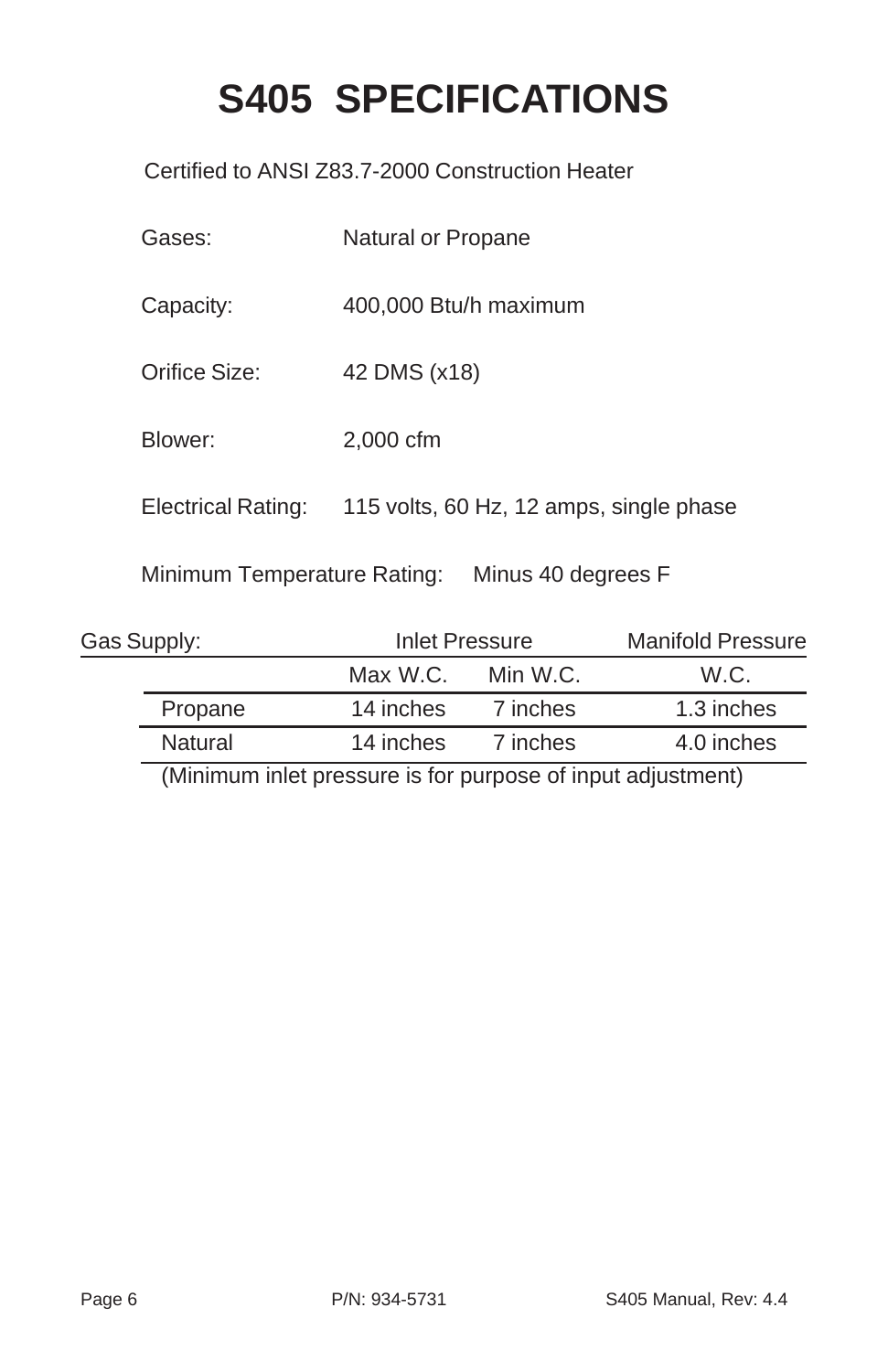### **INSTALLATION**

The Sure Flame Model S405 is a direct fired gas heater intended to be used primarily for the temporary heating of buildings under construction, alteration, or repair. Since all the products of combustion are released into the area being heated, it is imperative that adequate ventilation is provided. The flow of supply air and combustion gases must not be obstructed in any way. Do not use the heater with ductwork as this will restrict the flow of supply air.

1 Install the heater properly in a horizontal position at least 10 ft. (3 m) from any propane-gas container. Front Outlet must not be directed toward any propane-gas container within 20 ft. (6 m). Allow the following clearances from any combustible material:

| Front Outlet: | 12 feet | Sides: | 2 feet |
|---------------|---------|--------|--------|
| Intake:       | 2 feet  | Top:   | 5 feet |

Also make sure that no flammable vapours are present in the space where the heater is being used.

- 2 When connecting the heater to a natural gas or propane supply line ensure that the pressure at the heater inlet is within the specified range. Please refer to Propane and Natural Gas Installation sections in this manual. Excessive pressure (over 1/2" psig) will damage the controls and void the warranty.
- 3 Visually inspect the hose assembly and ensure that it is protected from traffic, building materials, and contact with hot surfaces. If it is evident that there is excessive abrasion or wear, or the hose is cut, it must be replaced.
- 4 After installation, check the hose assembly for gas leaks by applying a water and soap solution to each connection.
- 5 Connect the heater to an adequate 115 volt electrical supply and in compliance with the *Natural Electrical Code ANSI/NFPA 70.* For protection against shock hazard the supply cord should be plugged directly into a properly grounded three-prong receptacle.
- 6 In all applications install the heater in such manner it is not directly exposed to water spray, rain and/or dripping water.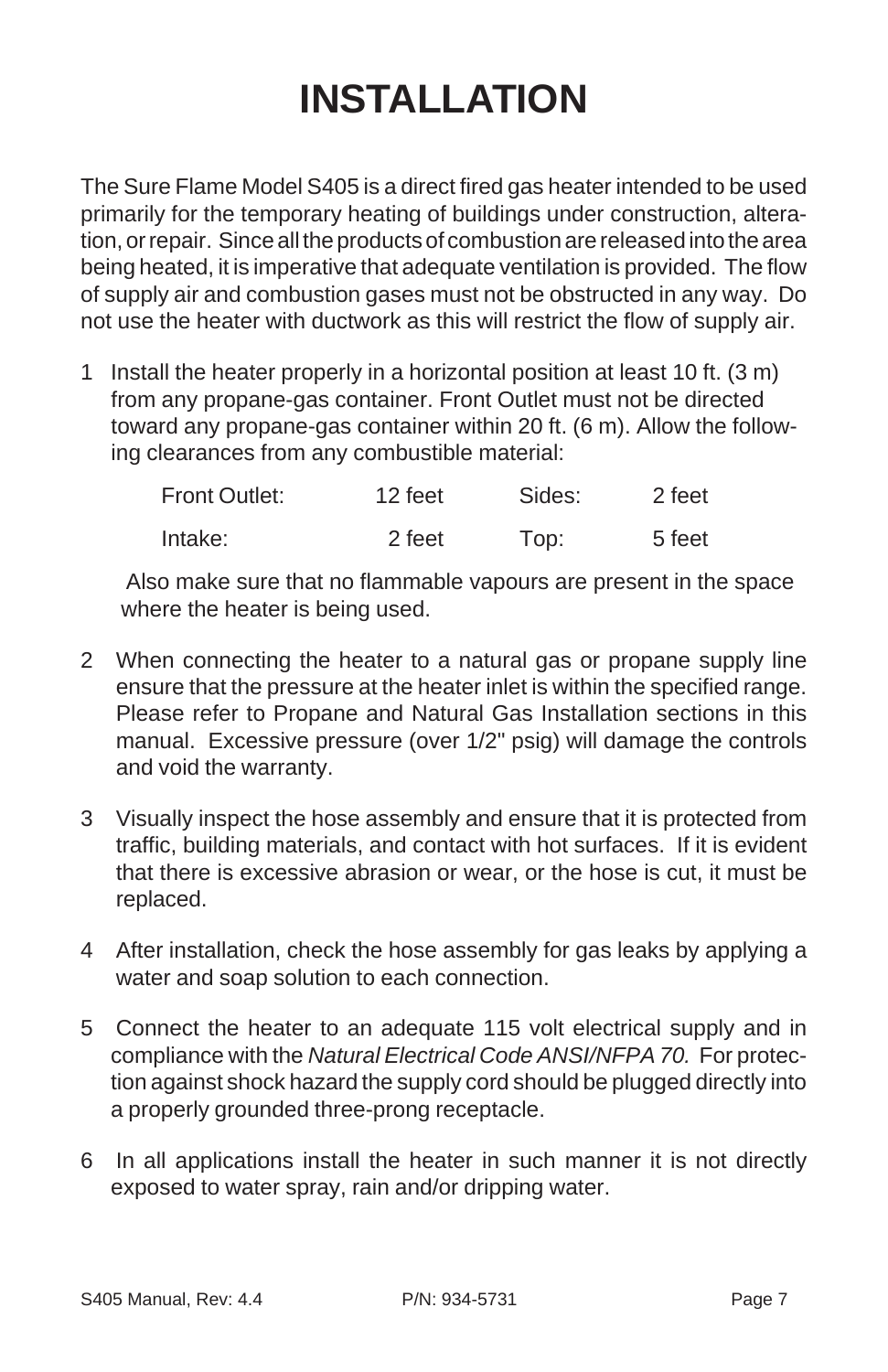# **INSTALLATION USING A PROPANE SUPPLY CYLINDER**

- 1 When installing the heater for use with propane gas, set the gas selector valve to "Propane" and lock in position.
- 2 The supply container MUST be equipped with an LP Gas Regulator that complies with ANSI/UL 144 Standard for Pressure Regulating Valves for LP Gas. Another regulator must be installed on the heater to reduce the pressure from this regulator down to a maximum inlet pressure of 1/2 psi.
- 3 Arrange the cylinder supply system to provide for vapour withdrawal from the operating cylinder. Supplying liquid propane to the heater is dangerous and will damage the components.
- 4 Ensure that for the surrounding temperature, the size and capacity of the propane supply cylinder is adequate to provide the rated Btu/h input to the heater.
- 5 Turn off the propane supply valve at the cylinder when the heater is not in use.
- 6 The installation must conform with all local codes, or in the absence of local codes, with the Standard for the *Storage and Handling of Liquedied Petroleum Gases, ANSI/NFPA 58.*
- 7 When the heater is to be stored indoors, the propane cylinder(s) must be disconnected from the heater and the propane cylinder(s) removed from the heater and stored in accordance with the National Standard for the *Storage and Handling of Liquedied Petroleum Gases, ANSI/NFPA 58.*

# **INSTALLATION FOR NATURAL GAS APPLICATIONS**

- 1 When installing the heater for use with natural gas, set the GAS SELECTOR VALVE to the "Natural" position.
- 2 A regulator must be installed on the heater to ensure that the pressure to the heater does not exceed 1/2 psi (14" W.C.) inlet pressure.
- 3 The installation of this heater to a natural gas supply must conform with all applicable local codes or, in the absence of local codes, with the *National Fuel Gas Code ANSI Z223.1/NFPA 54.*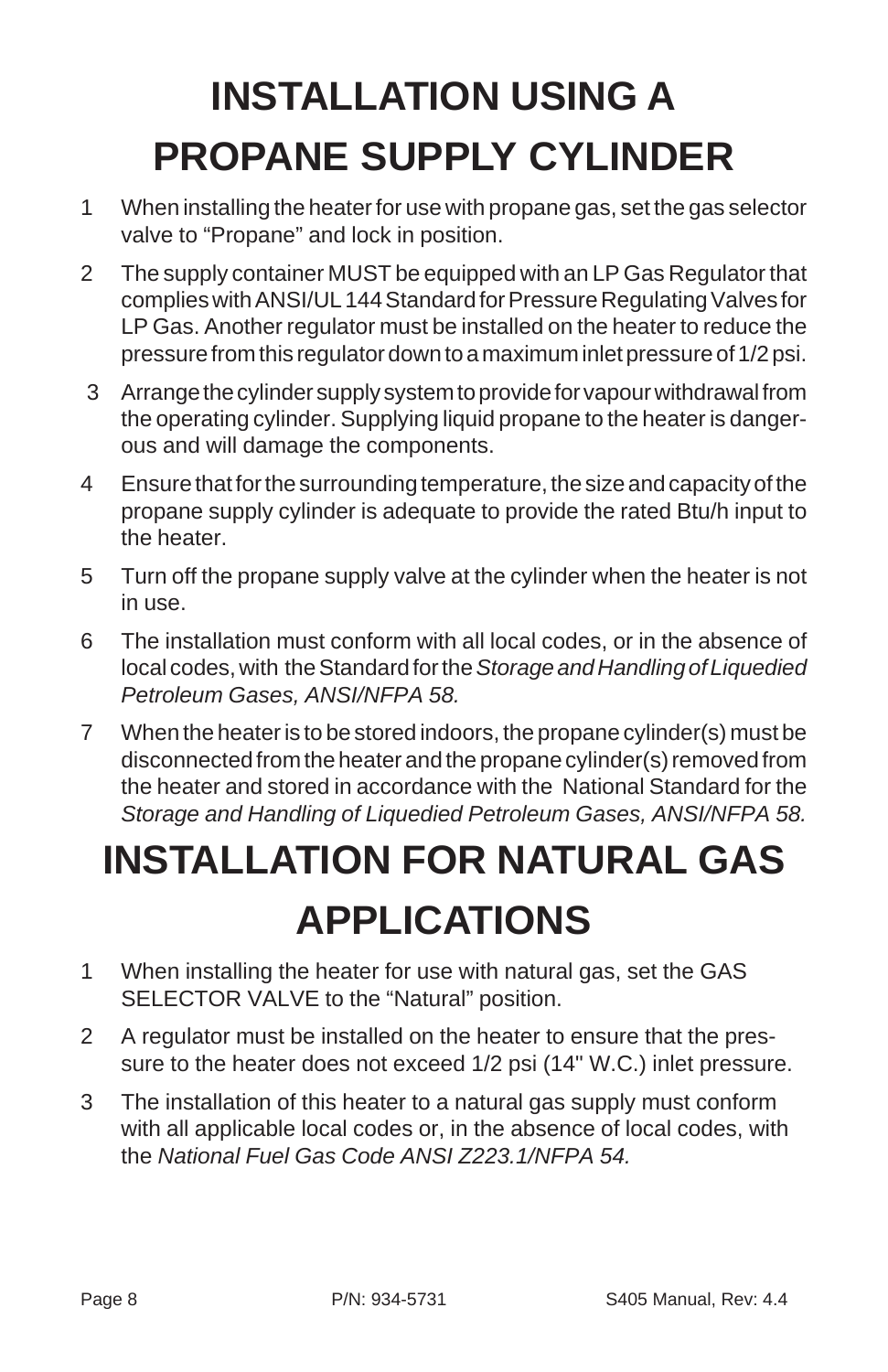### **OPERATING INSTRUCTIONS**

1 Set GAS SELECTOR VALVE to gas being used. The conversion shall be done by the owner or lessor of the equipment.

**NOTE:** When using Propane Gas the Selector Valve **MUST** be locked in position.

- 2 Ensure the MANUAL VALVE (valve nearest the burner) is in the "ON" position.
- 3 Connect power 115 volt supply.
- 4 Open gas supply.
- 5 Push and release START button**.**
- 6 Set thermostat to desired temperature.
- 7 To stop, turn gas off.

The appliance area should be kept clear and free from combustible materials, gasoline, and other flammable vapours and liquids.

Ensure that the flow of supply air and combustion gases is not obstructed.

The installation and operation of the heater shall comply with the code requirements specified by the authorities having jurisdiction.

General criteria for the use of construction heaters may be found in the applicable sections of American National Standard A10.10-1987, Safety Requirements for Temporary and Portable Space Heating Devices and Equipment Used in the Construction Industry.

#### **INSTALLATION AND MAINTENANCE OF THE HEATER MUST BE ACCOMPLISHED BY A QUALIFIED SERVICE PERSON**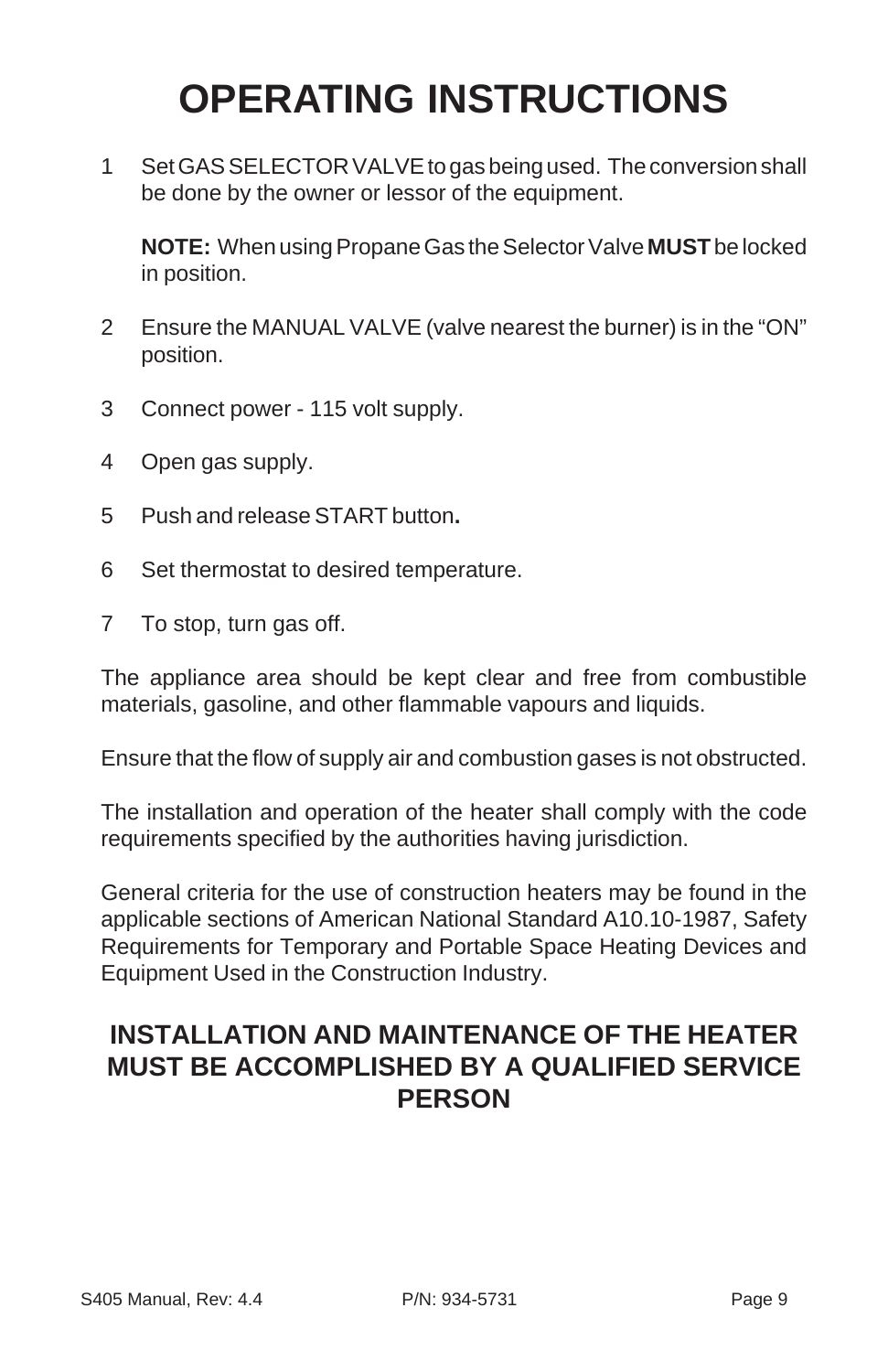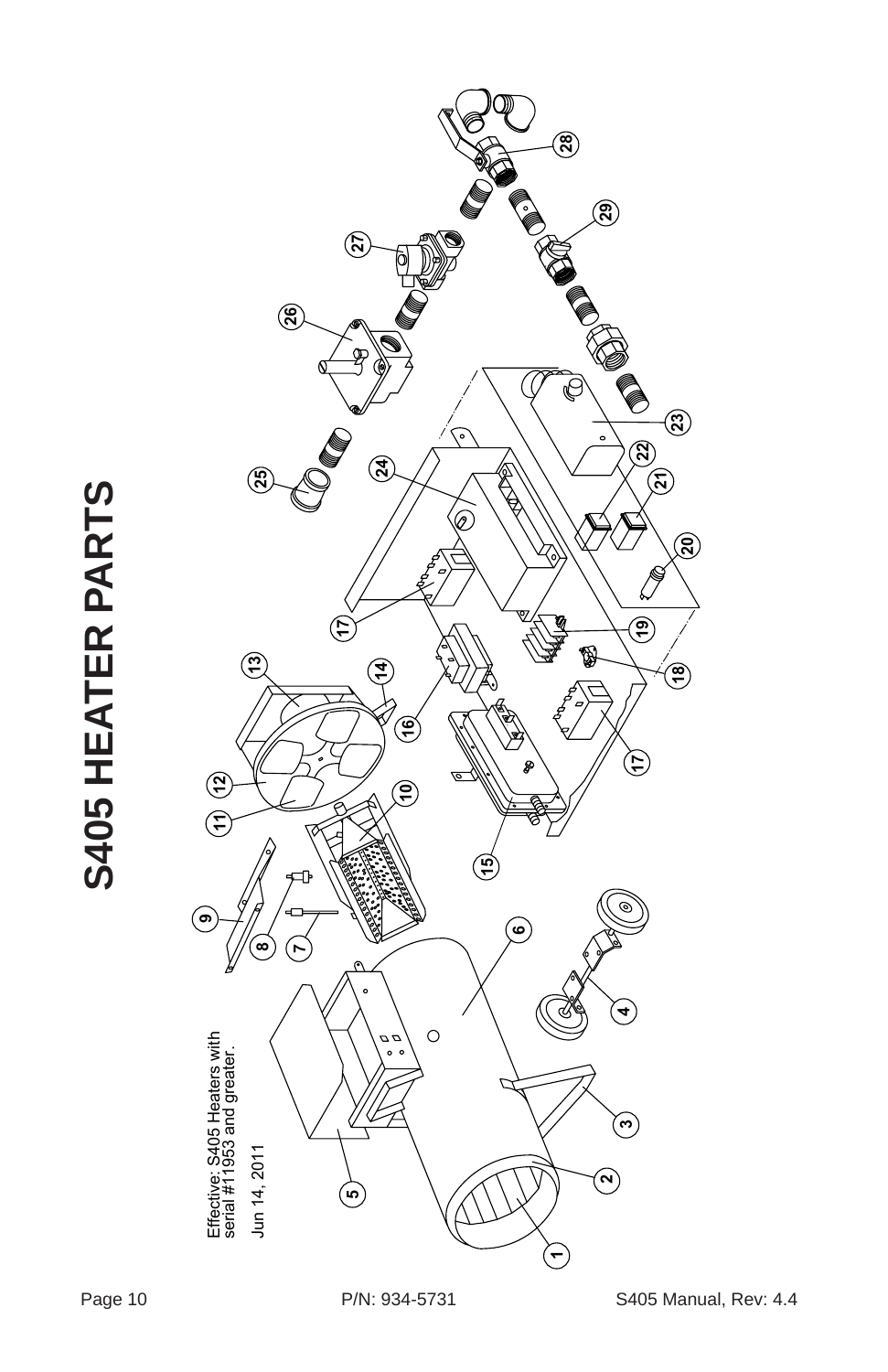### **S405 HEATER PARTS**

|      | June 15, 2011 |                                               |
|------|---------------|-----------------------------------------------|
| Ref. | Part No.      | <b>Description</b>                            |
| 1    | S400-16       | <b>Heat Shield</b>                            |
| 2    | S400-3        | Nose Cone                                     |
| 3    | S400-57       | Front Leg Assembly                            |
| 4    | S400-81       | Wheel Kit (optional)                          |
| 5    | S400-7        | <b>Control Box Lid</b>                        |
| 6    | S400-503      | Heater Body Includes 1, 2, 3                  |
| 7    | S400-86       | Flame Rod                                     |
| 8    | 2143          | Spark Plug                                    |
| 9    | S400-103      | <b>Valve Train Cover</b>                      |
| 10   | BV45-50       | <b>Burner</b>                                 |
| 11   | 2420          | Fan Blade                                     |
| 12   | S400-502      | Motor Mount (with screen & rear legs)         |
| 13   | 2430          | Motor 1/4 H.P.                                |
| 14   | S400-47       | Rear Leg Assembly (less motor mount & screen) |
| 15   | 5124          | Air Switch                                    |
| 16   | 4510          | Transformer 24V                               |
| 17   | 9872          | Relay 24V (two required)                      |
| 18   | 2446          | <b>High Limit Thermoswitch</b>                |
| 19   | 9823          | <b>Terminal Block</b>                         |
| 20   | 4518          | Indicator Light 24V                           |
| 21   | 3337/8        | OFF Switch (Red)                              |
| 22   | 3337/9        | ON Switch (Green)                             |
| 23   | 2453          | Thermostat                                    |
| 24   | 1331          | <b>Direct Spark Ignition Control</b>          |
| 25   | S400-80       | <b>Strainer</b>                               |
| 26   | 2524          | Low Pressure Regulator                        |
| 27   | 4514          | Solenoid Shut Off Valve 24V                   |
| 28   | S400-73       | Changeover Valve                              |
| 29   | 5869          | Manual Shut Off Valve                         |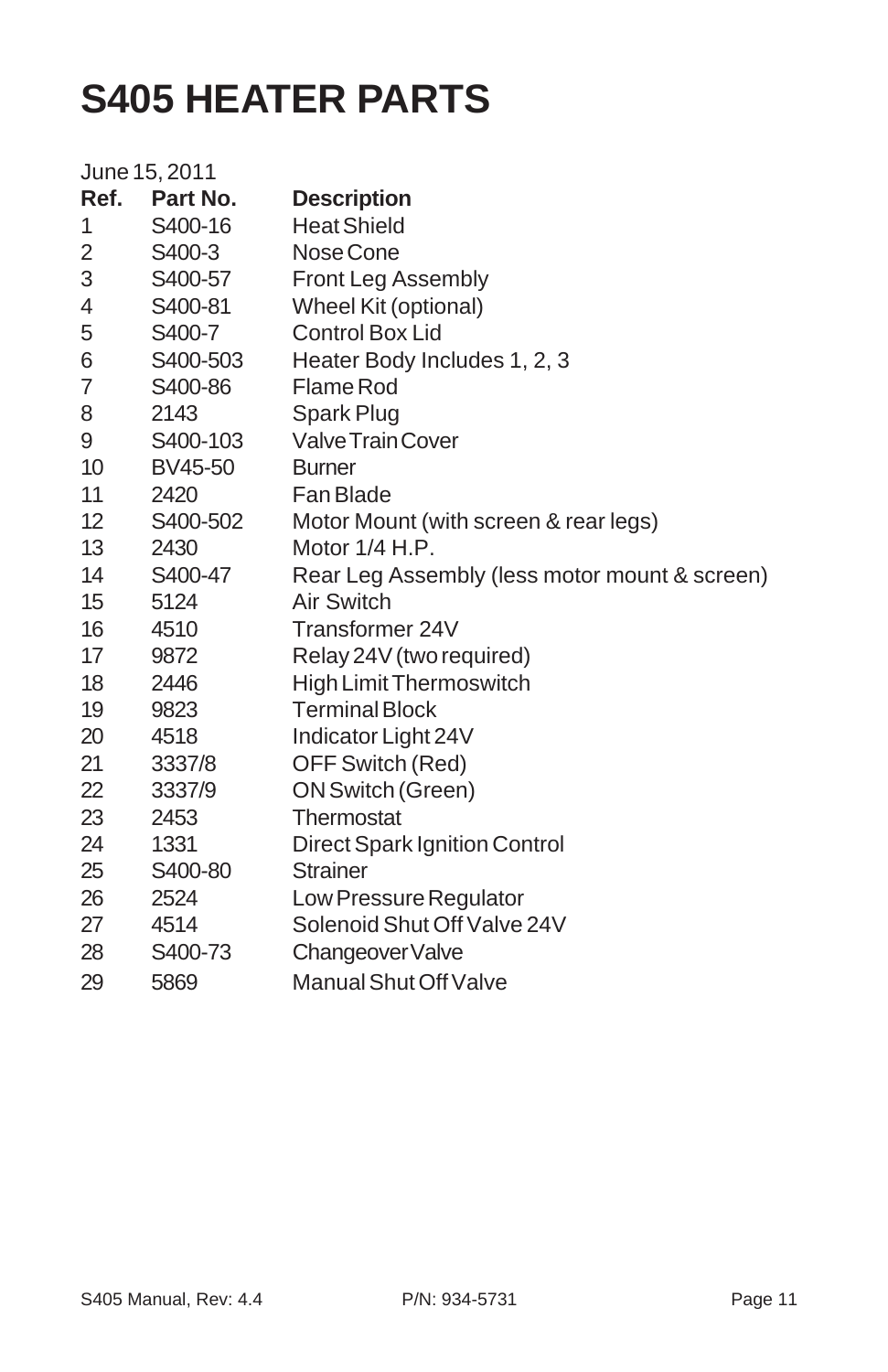# **COMMON INSTALLATION & OPERATIONAL PROBLEMS**

- 1 LOW VOLTAGE This is one of the most common problems and is usually the result of the supply cord having too small a wire gauge for its length. Low voltage results in the motor overheating, burnt relay contacts, or a relay that will not make contact.
- 2 SUPPLY LINE TOO SMALL
- 3 INSUFFICIENT VAPORIZATION AT SUPPLY Normally caused by too small size of supply tank.
- 4 IMPROPER GAS SUPPLY PRESSURE Usually a result of supply pressure being too high because of improper or lack of regulation.
- 5 DIRTY GAS SUPPLY Dirty gas can cause strainers to plug or form a build-up in the burner orifice.
- 6 LACK OF PREVENTATIVE MAINTENANCE Heaters must be cleaned as required, especially when used in a dirty environment.
- 7 IMPROPER SUPPLY OF FRESH AIR It is normally recommended that the intake air of the heater be taken from outside the enclosed area. This provides a slight pressurization and prevents any problems associated with recirculation.

### **SAFETY FEATURES**

Servicing of Sure Flame Construction Heaters normally involves one of several built-in safety features. The Model S405 incorporates devices to detect the following:

| 1 LOSS OF FLAME      | Gas supply is shut off if flame is lost to<br>prevent raw gas from leaving the heater.                                |
|----------------------|-----------------------------------------------------------------------------------------------------------------------|
| 2 OVERHEATING        | (a) Thermal overload protection in the mo-<br>tor.                                                                    |
|                      | (b) High temperature limit switch in the com-<br>bustion chamber.                                                     |
| 3 LOSS OF POWER      | Total shutdown with manual reset required.<br>Any one of the safety devices will create a<br>loss of power situation. |
| 4 BLOCKED AIR SUPPLY | A switch detects the differential pressure in<br>the combustion chamber and shuts down<br>when insufficient.          |
| Page 12              | S405 Manual, Rev: 4.4<br>P/N: 934-5731                                                                                |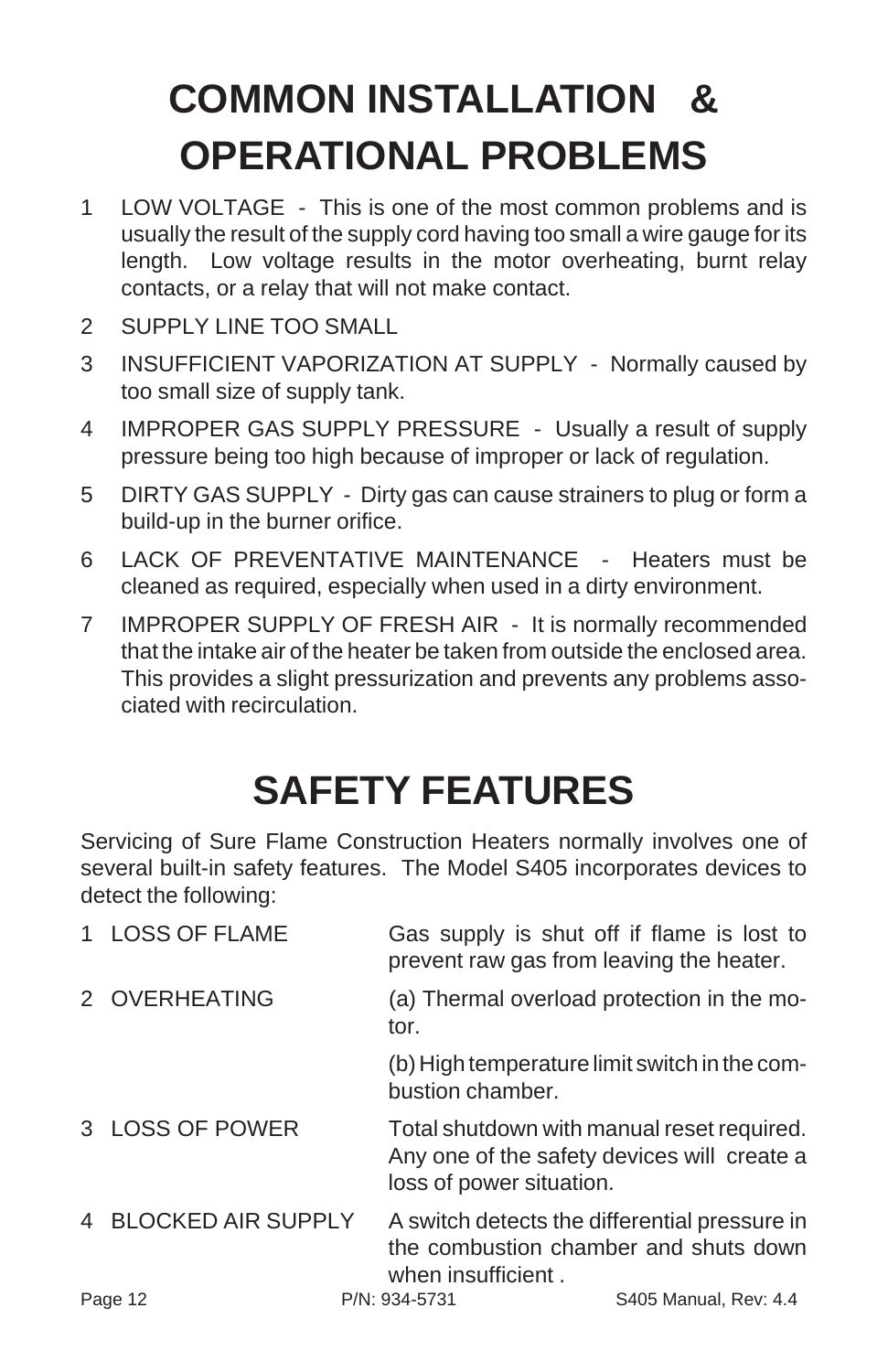# **DESIGN RELATED ADDITIONAL SAFETY FEATURES**:

1 LOCKING POSITION FOR LPG ON GAS SELECTOR LEVER

Units used with LPG while the gas selector valve is positioned for Natural Gas will throw significantly more heat than the rated Btu/h. This is definitely a safety hazard.

2 LOW SKIN TEMPERATURE

Sure Flame Heaters are designed to have a low skin temperature. This provides added safety in the workplace.

3 DURABLE CONSTRUCTION

The Model S405 uses a stainless steel burner for long life and consistent performance.

In order to maintain the highly efficient combustion of the Sure Flame Heater, the combustion chamber must remain as manufactured. Any change or distortion could alter the fuel/air mixture and create unwanted gases.

## **ON-SITE SAFETY PROBLEMS**

1 SHORTING OUT OF DEFECTIVE COMPONENTS

This is a very common problem which saves short term expense at the risk of a large future cost. Any heaters found in this condition should be removed immediately.

2 IMPROPER ENCLOSURES

When heaters are installed partially to the outside for fresh air intake, strict adherence must be made to the minimum clearance to combustibles given on the instruction plate. Wood framing around a heater is a hazard and should not be used.

3 SUPPLYING LIQUID PROPANE TO HEATER

This heater is not intended to burn liquid propane. To minimize the damage, shut off the gas supply and let the heater run until all of the liquid in the lines has been burnt.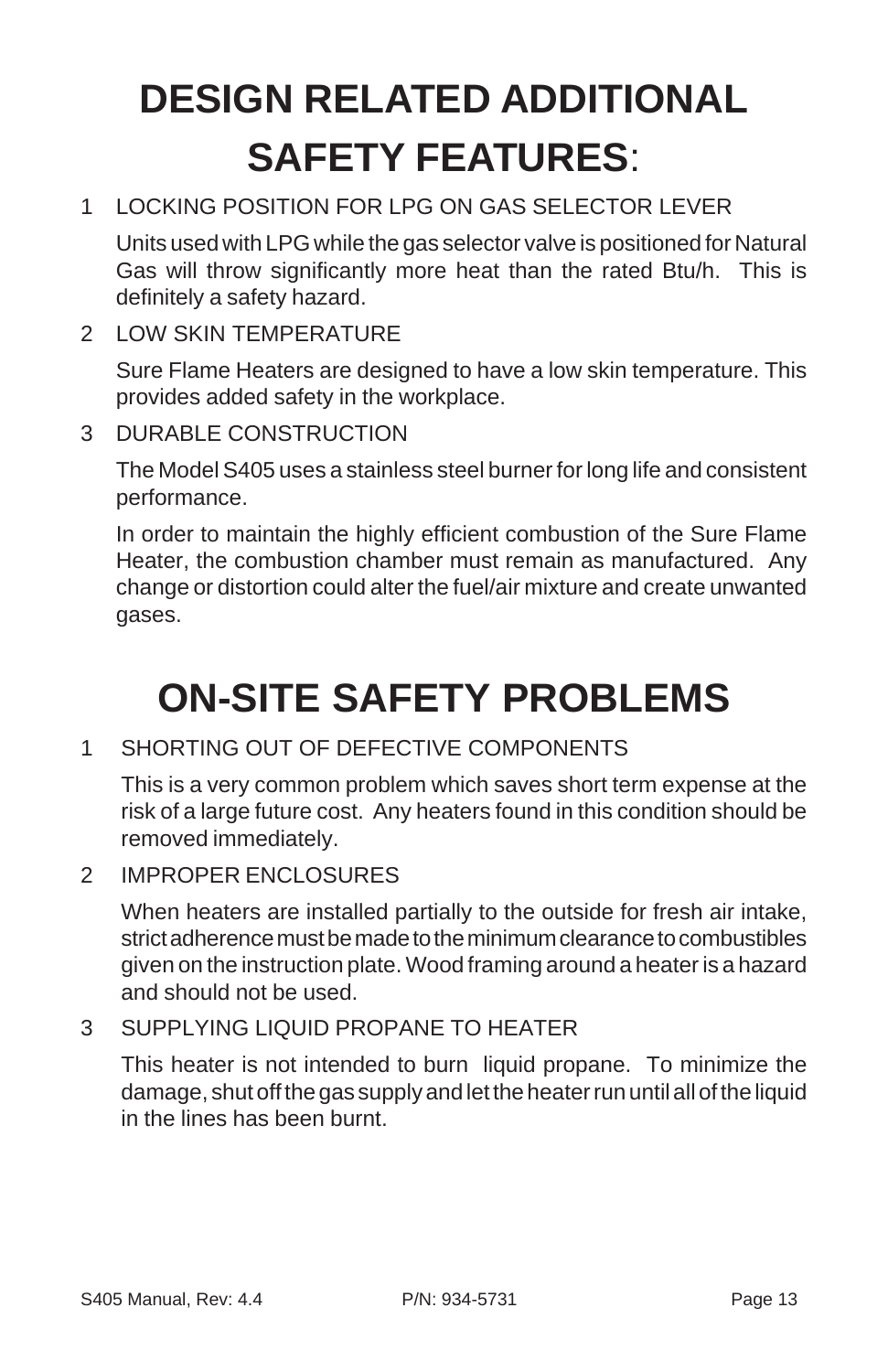## **PREVENTATIVE MAINTENANCE**

Sure Flame Construction Heaters are built to withstand the rigours of operating on construction sites, mining applications, and a multitude of other locations where heaters are used. To maintain reliable performance it is necessary to perform regular maintenance.

#### A VISUAL CHECKS

The following items should be checked for excessive wear or damage:

- 1) Wheels (if installed)
- 2) Cords and Connectors
- 3) Wiring and Conduit
- 4) Heater Shell (including heat shield) and Control Box

It is recommended that units be purchased as spares be rotated periodically, so that each unit will be placed in operated at least every 90 days.

B BURNER

Flame Rod and Insulator - Clean with soap and water or solvent on a routine basis. Any build up on burner should also be removed at this time.

Spark Plug - Clean with solvent and check spark gap.

- C CONTROL BOX The inside of the control box should be cleaned using a dry cloth or by blowing compressed air. Do not use any liquid or aerosol spray cleaners. Also check that all electrical connections are snug and tight.
- D MOTOR The electric motor on the S405 Heater is fitted with sealed bearings and no oiling is required. Keep the motor clean by blowing or wiping off dust or dirt in order to prevent it from over heating.
- E FAN Check for dust or dirt build up on fan blades. Check the tightness of the set screw and run the heater to check for fan vibration.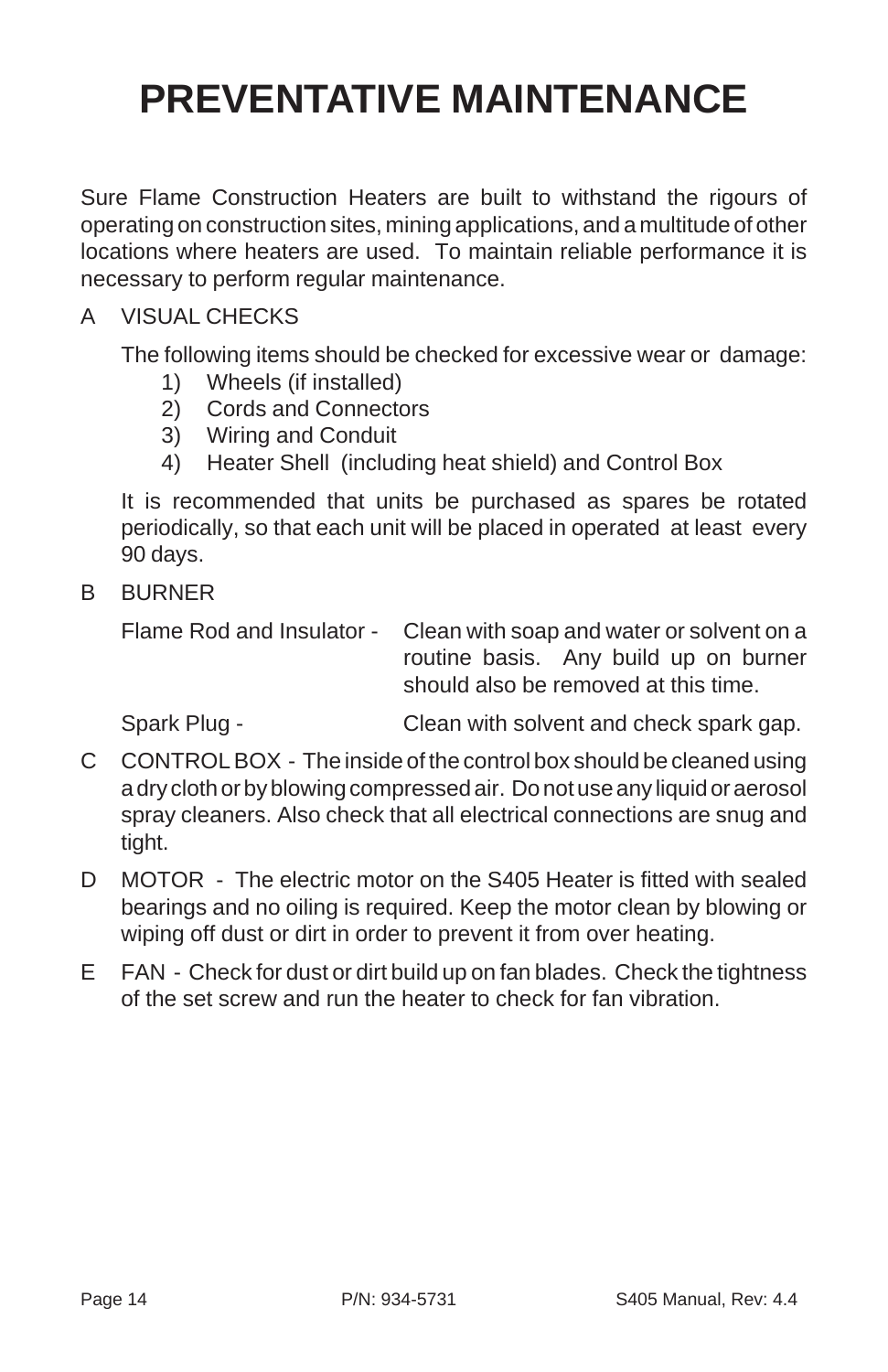| S405 Manual, Rev: 4.4    |                                                        |                                 | <b>S405 TROUBLE SHOOTING CHART</b>                                   |                                                 |
|--------------------------|--------------------------------------------------------|---------------------------------|----------------------------------------------------------------------|-------------------------------------------------|
|                          | SEQUENCE                                               | PROBLEM                         | CHECK                                                                | Sept 27,1989<br>CAUSE                           |
|                          | Press STAR <sup>-</sup>                                |                                 |                                                                      |                                                 |
|                          | Power relay closes indicated                           | Relay does not close            | - If no power between L1, L2                                         | No power at plug                                |
|                          | clockwise<br>by a "Click" sound<br>(adjust thermostat  |                                 | - If no power at limit switch<br>- If no power at transformer        | Faulty stop/start switch<br>Faulty limit switch |
|                          | <b>DFF/ON</b><br>for S405 & S400T                      |                                 | - If no power at relay coll                                          | Faulty ignition control                         |
|                          | model only)                                            |                                 | - If power at relay coil                                             | Faulty relay                                    |
|                          | Fan motor starts                                       | Motor does not start            | - If no power between T1, T2<br>- If power between T1, T2            | Faulty relay contacts<br>Faulty motor           |
| $\overline{\mathbf{a}}$  | Ignition control produces                              | No spark                        | - If power between POWER &                                           | Faulty ignition control or                      |
|                          | spark                                                  |                                 | GND on ignition control                                              | spark plug.                                     |
|                          |                                                        |                                 | - If NO power between POWER<br>& GND on ignition control             | Faulty transformer                              |
| P/N: 934-5731            | Short delay until far<br>reaches full RPM              |                                 |                                                                      |                                                 |
|                          | Air Switch closes                                      |                                 |                                                                      |                                                 |
|                          | Safety shut-off gas                                    | valve open Valve does not open, | - If NO power at air switch                                          | Insufficient air                                |
|                          | sound<br>indicated by "Click"                          | no gas                          | switch or faulty air switch<br>differential to close air<br>pressure |                                                 |
|                          |                                                        |                                 | - If power at air switch                                             | Faulty solenoid                                 |
| $\overline{\varepsilon}$ | s proven,<br>Gas ignites, flame i                      | No flame                        | - Recheck sequence #2<br>Check gas supply                            | Insufficient gas pressure.                      |
| $\frac{4}{1}$            | Light ON                                               |                                 | return to Sequence #1 above<br>- Press STOP Button to reset          |                                                 |
| Page 15                  | operation on S400T (HI/LO)<br>δ9<br>Thermostat control | Hi fire valve does<br>not close | If NO power at hi fire valve                                         | Faulty thermostat or<br>setting too high        |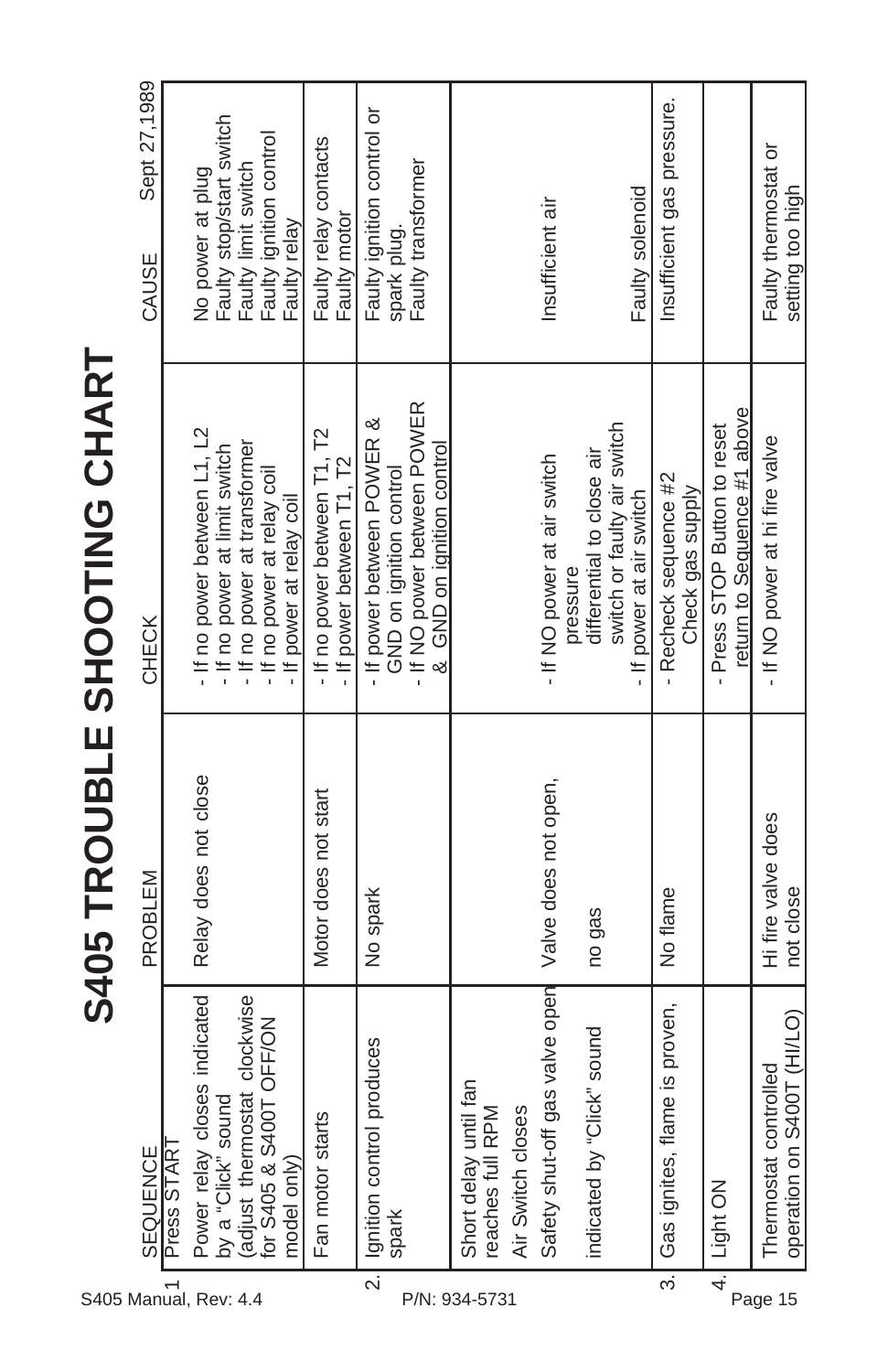#### **S405 CONNECTION WIRING DIAGRAM**